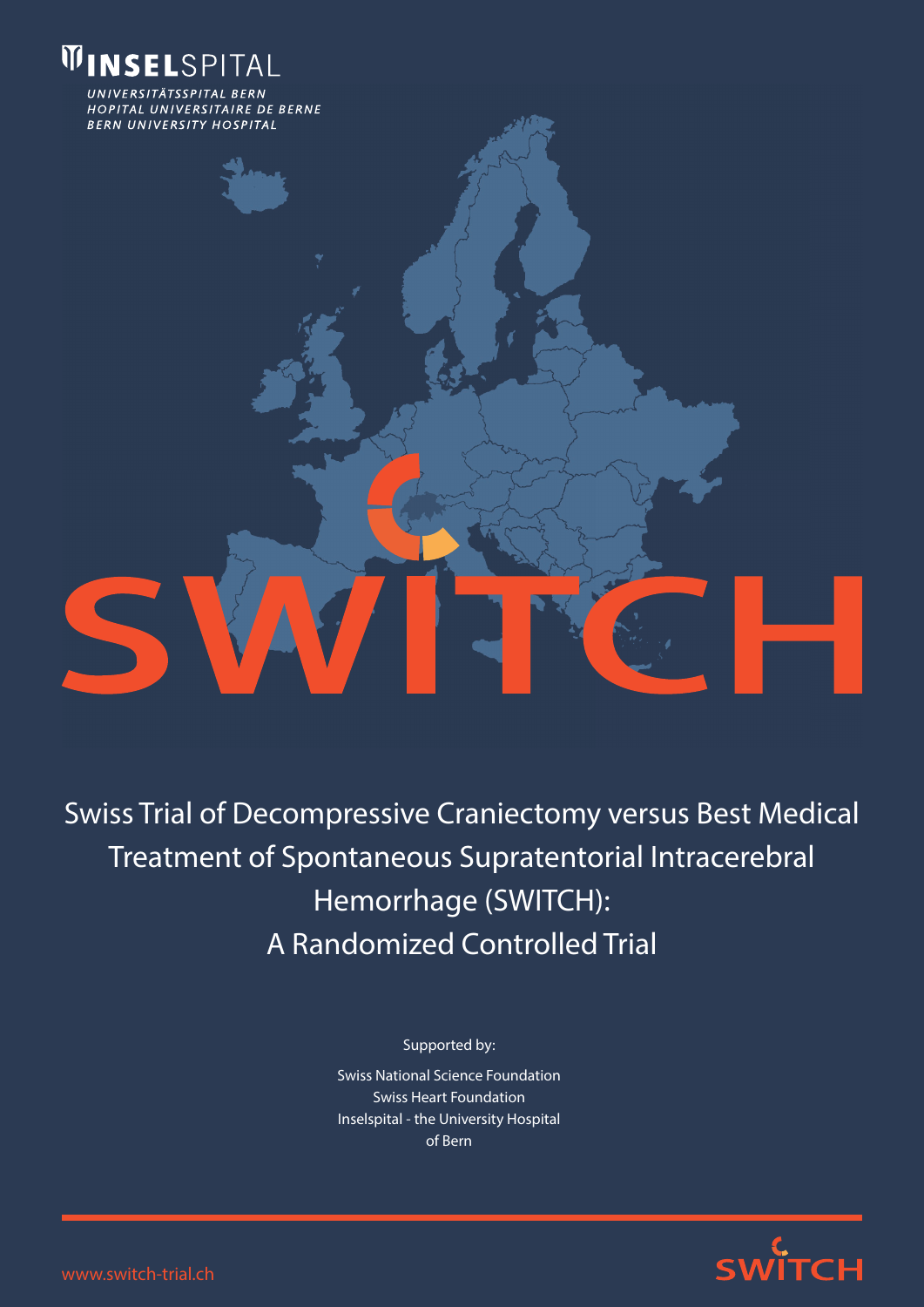## **Synopsis**

Treatment of intracerebral hemorrhage (ICH) is the major unresolved issue of acute stroke treatment.

#### **Introduction**

Spontaneous intracerebral hemorrhage (ICH) is a major public health problem affecting 2 million people worldwide each year. It is a devastating disease; up to half of the affected patients die within 30 days and the majority of survivors are permanently handicapped.

#### **Why is ICH so devastating?**

ICH is the most severe form of stroke. The hemorrhage damages the brain both directly, by destruction of brain tissue, and indirectly by increasing the pressure within the brain.

Previous trials have investigated surgical removal of the hematoma. The results were disappointing and the two most recent carefully performed and important trials (STICH and STICH II) failed to show a benefit after surgical removal of the hematoma. Surgical removal of the hematoma is thought to be ineffective due to additional trauma to the brain. Therefore new concepts are urgently needed to find treatment solutions for this devastating disease.

#### **New concept**

Decompressive craniectomy decreases intracranial pressure without further damage to the vulnerable brain. During this procedure the bone of the skull is removed, enabling the brain to expand and thereby reducing intracranial pressure. Decompressive craniectomy is a well-established treatment in patients with large ischemic strokes (major trials: DESTINY, HAMLET, DECIMAL).

#### **Neurocenter Bern**

The Neurocenter Bern is a leading international neurovascular center with the largest number of highly-specialized interventions in Switzerland, including the endovascular clot retrieval after ischemic stroke. In a combined effort between centers in Bern and Geneva, the new treatment concept of decompressive craniectomy after intracerebral hemorrhage has already been successfully applied and results have been published in a major international journal (Stroke) in 2012. This Swiss trial showed that the new treatment is feasible and safe. This trial showed promising effects with regard to mortality and outcome. Based on these results and lively discussions among specialists in Switzerland, we planned to conduct a prospective randomized trial on this new treatment concept.



3D-computed-tomography (CT) reconstruction of the skull after decompressive craniectomy from three different perspectives

**WITCH** 

## **SWITCH – the protocol**

#### **Aim of the study**

The primary aim of this trial in patients with acute intracerebral hemorrhage (ICH) is to show that best medical treatment plus decompressive craniectomy (DC) is superior to best medical treatment alone with respect to the morbidity and mortality of the patients.

#### **Study Protocol**

The study will be conducted in major European stroke centers .

#### **Key Inclusion Criteria**

- Age: ≥18 to ≤75 years
- Acute stroke syndrome due to a spontaneous ICH
- • Haemorrhage into basal ganglia or thalamus that may extend into cerebral lobes, ventricles or subarachnoid space
- Glasgow coma scale (GCS)  $<$ 14 and  $>$ 7
- NIHSS  $\geq$ 10 and  $\leq$ 30
- Surgical treatment within 72 hours after ictus
- • Volume of hematoma ≥30 ml and ≤100 ml

#### **Key Exclusion Criteria**

- • Intracranial aneurysm, brain arteriovenous malformation, brain tumor, brain trauma, stroke thrombolysis
- Cerebellar or brainstem hemorrhage
- Exclusive lobar hemorrhage
- Moribund patients (GCS 3-7)

#### **Treatment Groups**

SWITCH will compare early decompressive craniectomy (DC) plus best medical treatment versus best medical treatment alone.

All patients in the treatment group will receive a decompressive craniectomy (DC) with a diameter of at least 12 cm. Best medical treatment for both groups is consistent with the current American Heart Association/American Stroke Association (AHA/ASA) guidelines.

#### **Outcome**

The primary outcome is the composite of mortality or dependency at 6 months after treatment (mRS 5 and 6).



The figure shows outcome (as fractions of 100%) of patients per treatment group as displayed by the modified Rankin Scale (mRS). Lower modified Rankin Scale scores indicate a better outcome.

### www.switch-trial.ch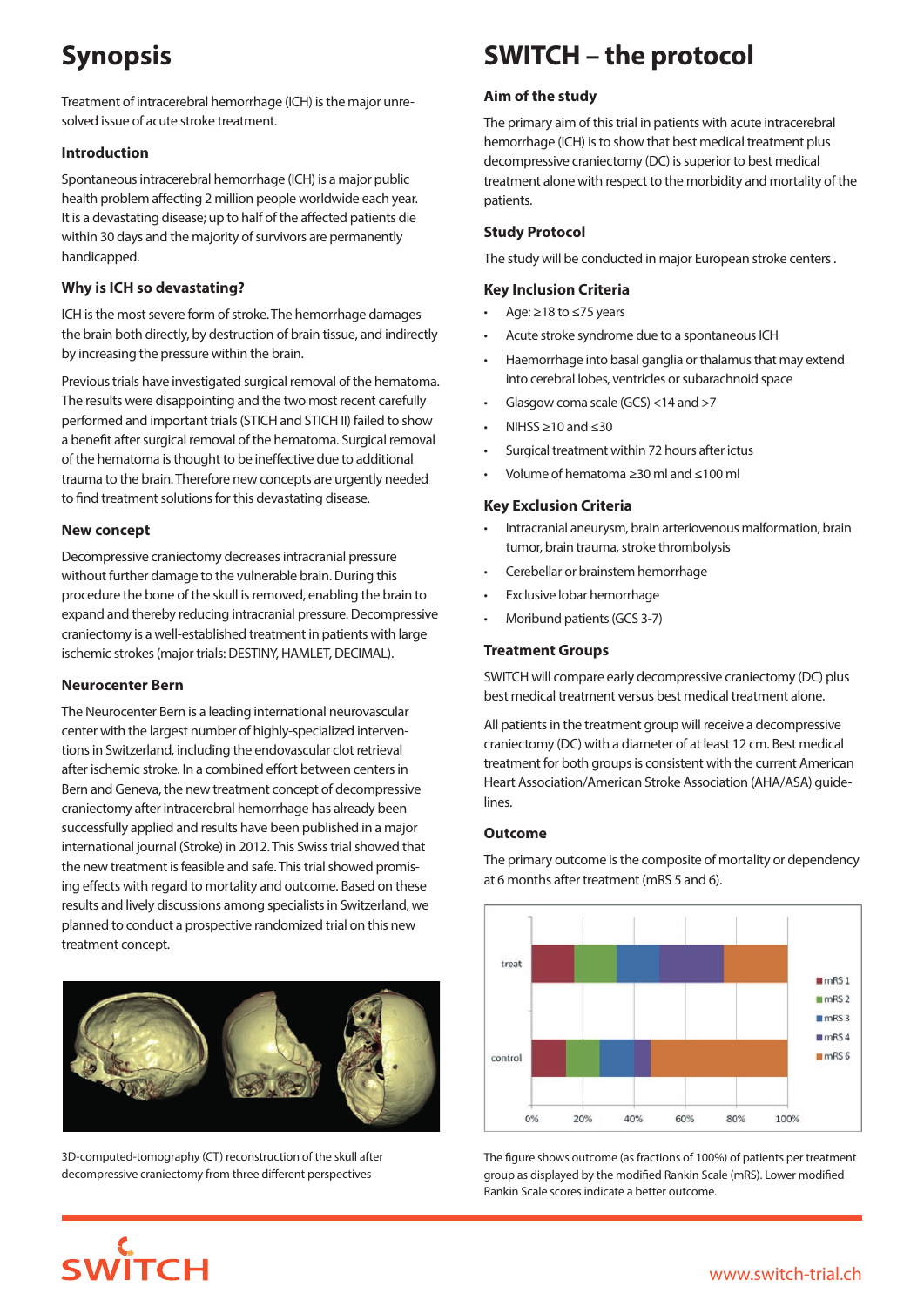

Schematic drawing of hematoma (red) and space-occupying effect before (left) and after decompressive craniectomy (right)

Secondary outcome parameters will be:

- **Mortality**
- Health-related quality of life (HRQoL)
- Neurological impairment (National Institute of Health Stroke Scale)
- Complication rate

#### **Sample Size / duration of the trial**

As shown in our recent feasibility study (Fung et al. 2012) the proportion of patients with an unfavourable outcome (mRS 5-6) was 0.53 in the control group. Thus, a total sample size of 300 patients will provide over 82% power at a two-sided α level of 0.05 to detect a relative risk reduction of 33% using a Chi-squared test. With at least 5 major stroke centers participating in Switzerland (so far: Bern, Geneva, Aarau, Lucerne, Lugano) and many European sites (so far: Munich, Berlin, Bonn, Essen, Göttingen, Paris, Lille, Innsbruck, Helsinki) it is clearly feasible to conduct this trial in the planned time period. Randomization of the patients started in October 2014 and will end in October 2017. After completion of the follow-up period of 6 months, the primary outcome data will be collected in May 2018, with publication of the results anticipated in August 2018.

#### **Financing**

The Swiss National Science Foundation has approved a grant over CHF 520.000 in September 2013. In addition funds were granted from the Swiss Heart Foundation (CHF 100.000) and Inselspital Bern (CHF 80.000).

#### **"What others think"**

The idea of using decompressive craniectomy for treatment for ICH is increasing throughout the neurosurgical and neurological community. Shortly after publication of our preliminary results in "Stroke" last year, three new studies were published focusing on decompressive craniectomy in ICH. In addition, our results were reported in the non-scientific media, which should help to improve awareness of this devastating condition.

## **Discussion**

#### **Here is what others think about our new concept:**

"I really would like to see one more trial – the trial of decompressive craniectomy for intracerebral hemorrhage"

**Prof. Dr. W. Hacke**, meeting of the German Society for Neurology and Neurosurgery in Mannheim 2010.

"These findings suggest that a randomized controlled trial of decompressive craniectomy after ICH is warranted."

**J Ellitot et al.**, London, in Anesthesie & Analgesia, 2010

"…preliminary data supports the need for better controlled studies addressing the role of this (hemicraniectomy) surgical technique in ICH patients."

**Rincon et al.**, New Jersey, in Current Opinion in Neurology, 2010

"Further evaluation of this method to reduce mortality in ICH patients is warranted."

**Omary et al.**, Israel, in Journal of Molecular Neuroscience, 2013

*"Large randomized controlled trials are needed to further investigate the therapeutic value of DHC (decompressive hemicraniectomy) in ICH"*

**Heuts et al.**, New York, in Journal of Neurosurgery Focus, 2013